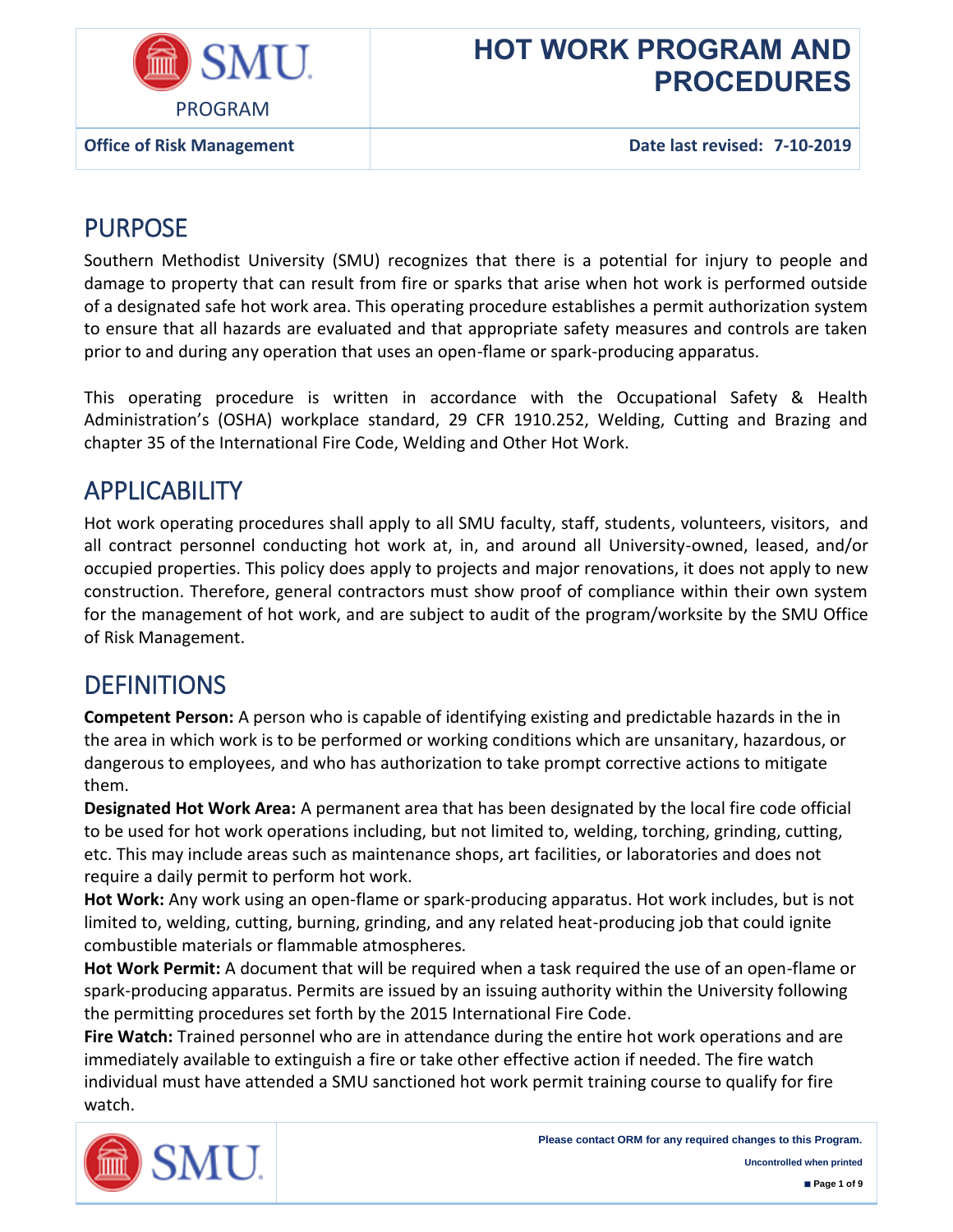

**Office of Risk Management Date last revised: 7-10-2019**

**Office of Risk Management (ORM):** The office directly responsible for confirming that all necessary and required precautions and or procedures are followed prior to approving the permit. ORM is the central authority in the day-to-day management of the permit process.

**Performing Authority (PA):** The Performing Authority is the responsible person for the activity being carried out on the work site under the Permit to Work practices and permits. This person can be an employee, student, contractor, technician, etc. who is in charge of performing the work. The PA will be held accountable for safe delivery of all hot work activities. The Performing Authority may be the person carrying out the task or may be supervising a group of people carrying the job.

## ROLES & RESPONSIBILITIES

### **A. Departments**

Departments are responsible for ensuring that the requirements of this operating procedure are understood and practiced by the Performing Authority. Specific responsibilities of individual departments conducting or coordinating any hot work operations include:

- 1. If the work involves SMU facilities, the Department will be required to contact the Office of Risk Management for any hot work for approval, then the group or person shall coordinate with SMU ORM or SMU Office of Facilities Planning and Management to assure that procedures outlined in this policy are followed.
- 2. For special events, the event coordinator shall be responsible for the area in which the hot work is to take place and shall coordinate with SMU ORM.
- 3. Determine the combustible materials and hazardous areas present or likely to be present in the work location.
- 4. Protect combustibles in the work location by:
	- Moving the work to a designated safe hot work area or a location free of combustibles;
	- Moving the combustibles (if the location cannot be changed) to a safe distance from the work or properly shielding the combustibles against ignition; or
	- Scheduling the hot work during a time when the combustibles are not likely to be in the area.
- 5. Ensure that performing authority are provided with and using proper safety equipment, including personal protective equipment and fire extinguishing equipment.
- 6. If hot work is to be performed in a confined space, please consult the EHS Confined Space Entry program to ensure proper protocol is followed.

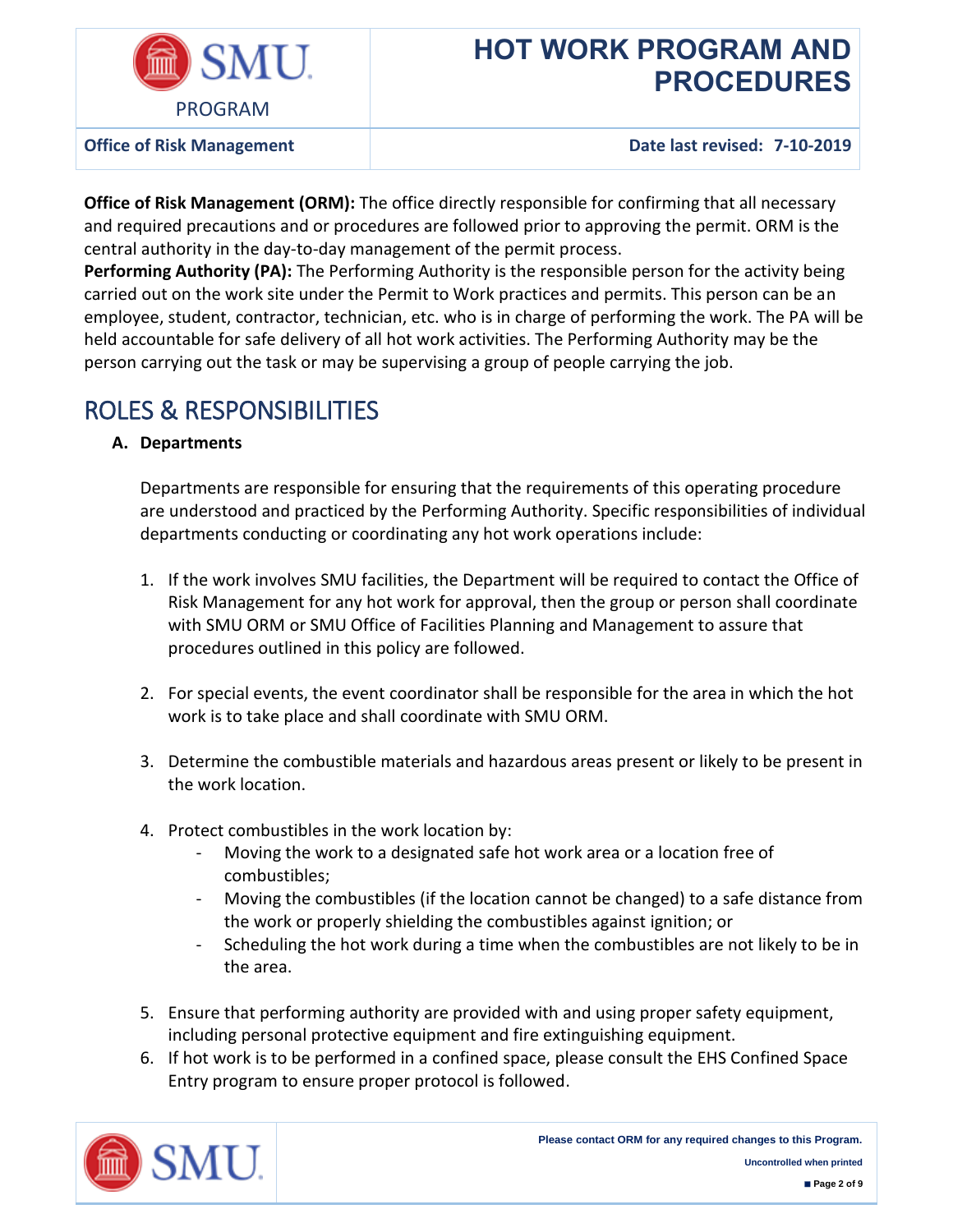

**Office of Risk Management Date last revised: 7-10-2019**

### **B. Performing Authority**

Shall obtain proper authorization to perform hot work operations via the HOT WORK PERMIT and shall handle the equipment safely and use it so as not to endanger lives and property. The performing authority is also responsible to:

- 1. Ensure full compliance with the requirements of this procedure.
- 2. Become fully trained to perform required hot work and verify that equipment and tools are in good working order, including fire suppression equipment.
- 3. Obtain a HOT WORK PERMIT from the Office of Risk Management for any work that is to be performed outside of a designated safe hot work area. The permit must be displayed at the work site.
	- a. If hot work activities are planned to fall outside of normal business hours the following day, please obtain a HOT WORK PERMIT the prior business day the work is planned to occur.
- 4. Use appropriate safety equipment, including eye and face protection, hand protection, body protection, head protection, hearing protection, and respiratory protection, as needed. Refer to OSHA Standard 1910.252 – General Requirements with any questions in regard to personal protection equipment (PPE).
- 5. Designate a responsible person to serve as a fire watch.
- 6. Avoid hot work operations where conditions ARE NOT SAFE.
- 7. Stop work when conditions change from those set when work was approved. If the designated fire watch must leave the work site, operations shall cease and the operator shall remain at the work site for at least 60 minutes following job completion to monitor for fires.
- 8. Have a representative, if required, check the hot work area 4 hours after completion of the hot work procedure. In areas where fire alarm actuation devices are within 35 feet of the hot work area the 4 hour visible check will not be required; these devices will act as 4 hour check.
- 9. Drop off completed hot work permits to the Office of Risk Management no later than 24 hours following the completion of work in order for permit to be closed out.

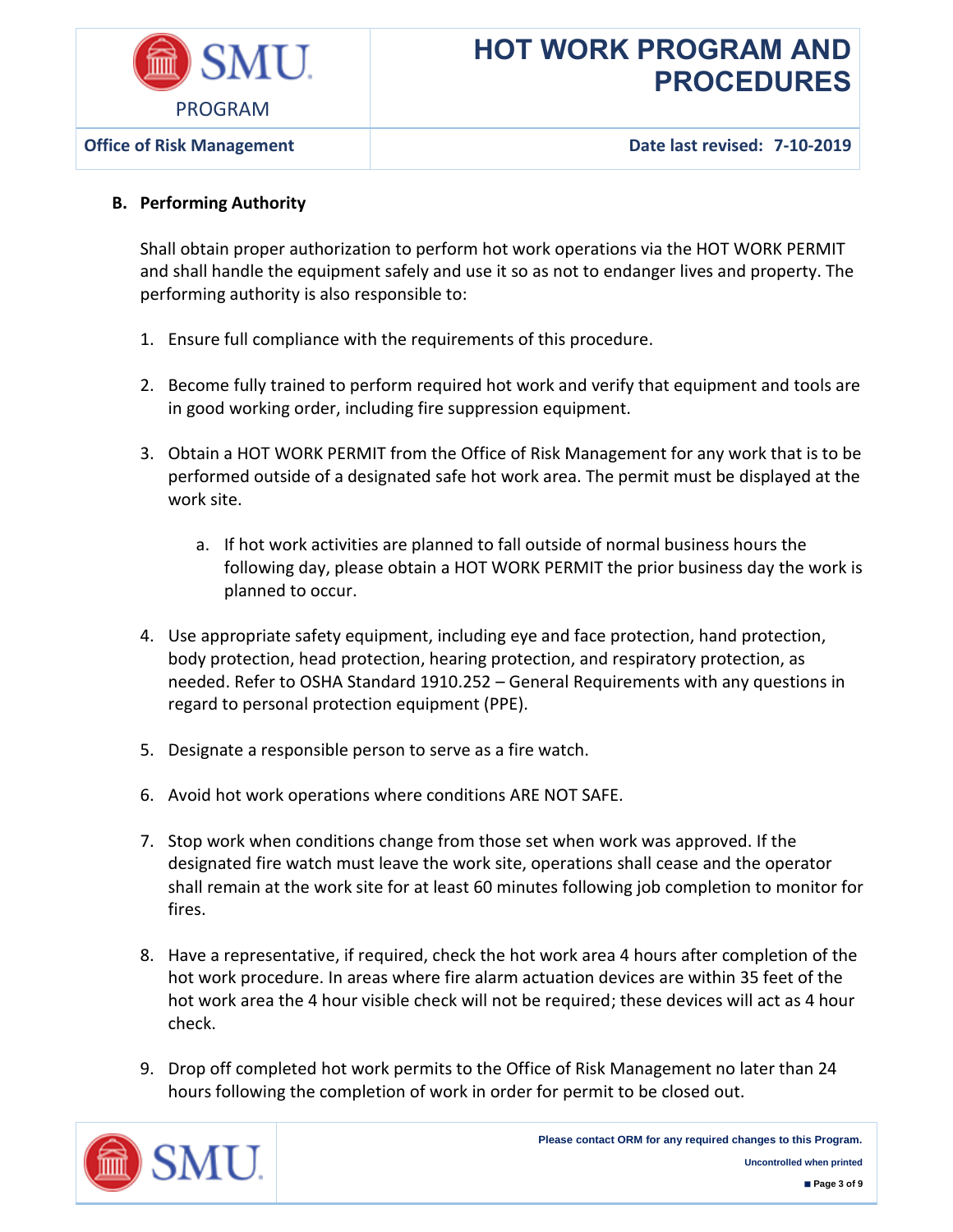

**Office of Risk Management Date last revised: 7-10-2019**

### **Emergency Hot Work**

If an emergency should arise and require hot work activities, please complete a hot work permit as usual, and contact EmergencyManagement@smu.edu. In the subject line, please put HOT WORK and location of work. In the body of the email, provide the location, type of hot work, and expected duration of all hot work activities.

Emergency hot work permits should be returned to the Office of Risk Management by 9:00 AM the following day.

#### **C. Office of Risk Management**

Once the work area has been properly prepared, the department or individual requesting a HOT WORK PERMIT shall obtain final review and approval of permit from an Issuing Authority (IA).

#### **SMU Hot Work Procedures**

Work being conducted in relation to any SMU owned/ran project or property shall obtain a HOT WORK PERMIT from the ORM Fire and Emergency Management Coordinator.

#### **\*Exception: Siemens Hot Work Procedures**

- Work being conducted in relation to any Siemens project shall still obtain a HOT WORK PERMIT from the Siemens Safety Official.
- The Siemens Safety Official is responsible for notifying the Office of Risk Management in a timely manner prior to hot work taking place.

NOTE: Siemens may authorize Hot Work Permits on behalf of the Office of Risk Management for work that relates to any Siemens sponsored maintenance or projects.

Hot Work Permits issued by Siemens must be returned to the Office of Risk Management no later than 24 hours following the completion of work.

#### **Responsibilities**

- 1. Administers the Hot Work Program.
- 2. Assists work units in implementing the provisions of this Program.
- 3. Develops training materials related to this Program.

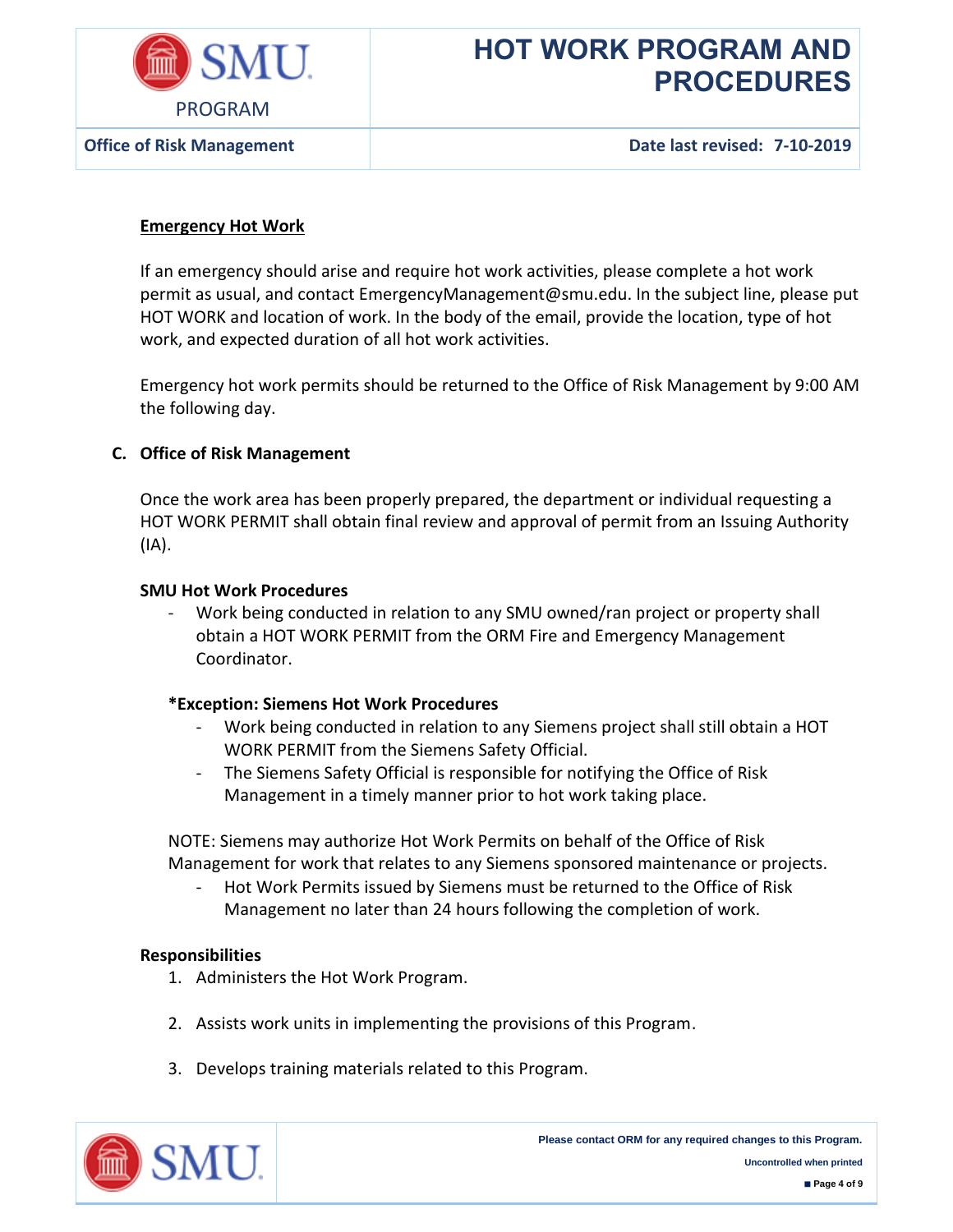

- 4. Assists in providing general training to employees.
- 5. Maintains records in accordance with this document.
- 6. Periodically audits and updates the Program as needed.
- 7. Coordinates implementation of the Program within the work unit.
- 8. Ensures required training is provided to employees within the work unit.
- 9. Assists in the investigation of all injuries and incidents.
- 10. Issue Hot Work Permit.
- 11. Audit all operations to ensure compliance with this procedure.
- 12. Periodically inspect designated hot work areas to ensure that conditions have not become unsafe for hot work.
- 13. Suspend hot work if conditions become unsafe for the work being performed.
- 14. Document verification of 4 hour check as communicated by the Performing Authority when required.

### HOT WORK REQUIREMENTS

#### **A. Permit-Required Areas**

In areas where it is not practical to move the work to a designated SAFE HOT WORK AREA, hot work shall only be permitted once the area is made fire safe by removing combustibles or protecting combustibles from ignition sources.

Unless prior approval has been granted by Office of Risk Management, hot work operations are strictly prohibited under the following conditions:

1. In areas not designated as DESIGNATED HOT WORK AREAS where a proper HOT WORK PERMIT has not been obtained

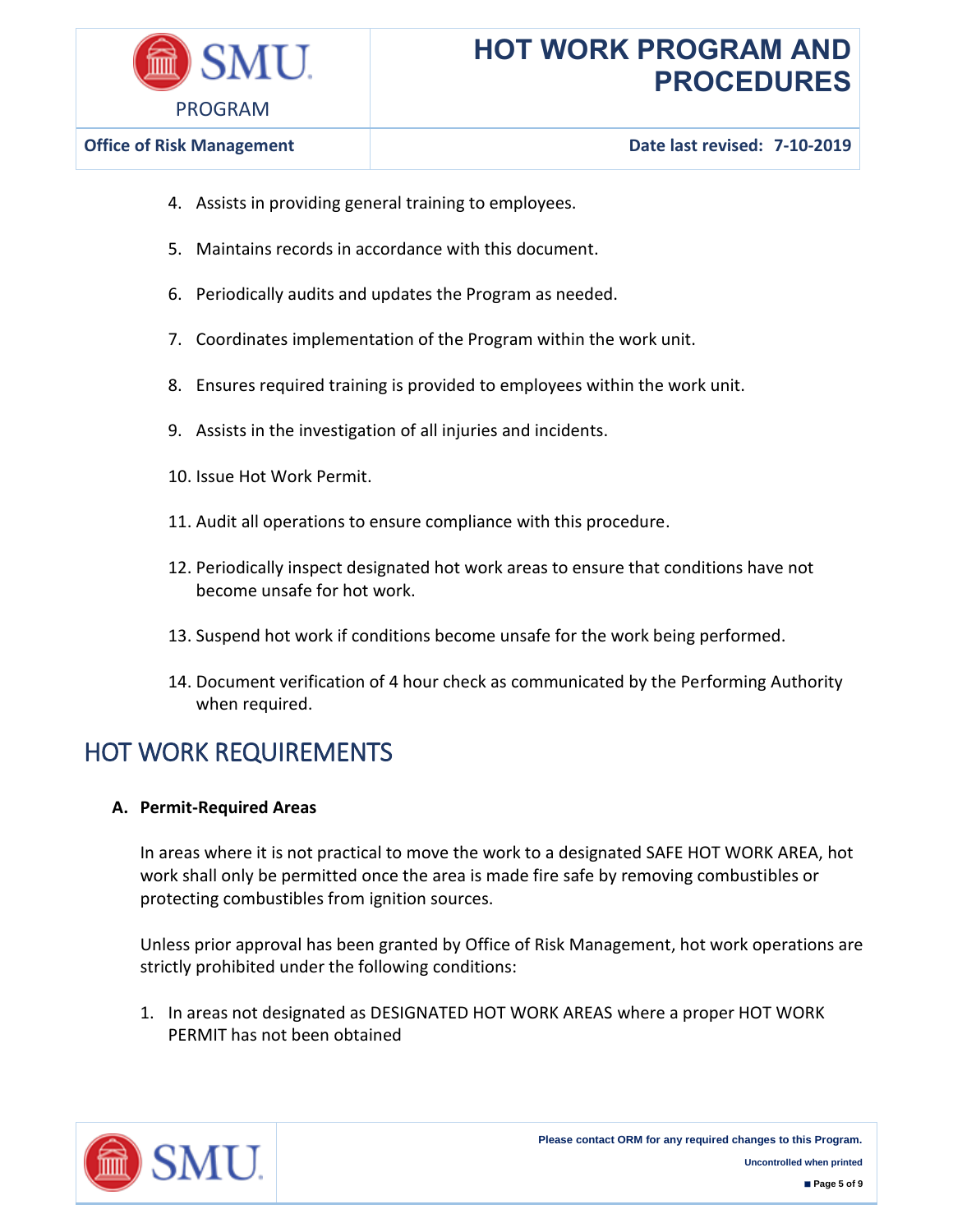

**Office of Risk Management Date last revised: 7-10-2019**

- 2. In sprinklered buildings while such protection is impaired or the fire alarm control panel has been red tagged. If you are unsure if the area is affected by such impairments, please check with the Office of Risk Management
- 3. Areas where there exist the potential of an explosive atmosphere, such as locations where flammable gasses, liquids or vapors are present
- 4. Areas with or near the storage or large quantities or flammable or combustible materials that can readily ignite

### **TRAINING**

The Office of Risk Management will keep records of hot work training. The training records will include student, employee, or contractor name, training date, and the content of the training. Documentation of training will be kept for at least three years from the training date.

The Office of Risk Management will provide general training to students, employees, and contractors.

- 1. Supervisors will be responsible for ensuring training has been completed by their students, employees, or contractors on equipment-specific or task-specific training.
- 2. Work units in addition to ORM should maintain a record of all training provided to their students, employees, or contractors.
- 3. Refresher training shall be provided as required by local or regulatory standards, or as deemed necessary by supervisory personnel.
- 4. Training will be provided initially upon hire for any SMU employee whose job will require the use of hot work.

### HOT WORK PROCEDURES

### **A. Preparation of the work area**

Before a hot work permit is approved and issued, the department or individual requesting the permit shall verify that:

1. All hot work equipment to be used is in satisfactory condition and in good repair.

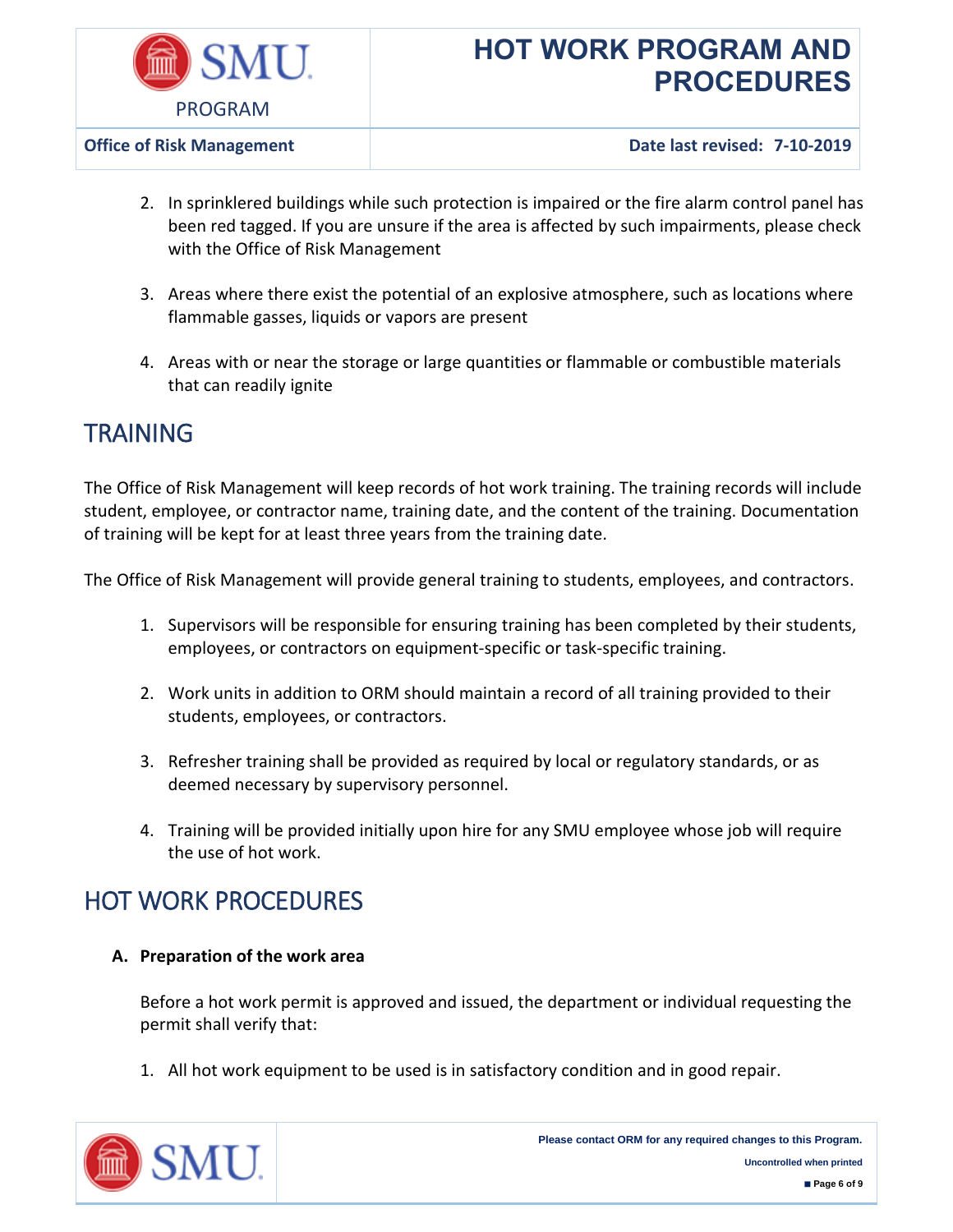

**Office of Risk Management Date last revised: 7-10-2019**

- 2. Any combustible materials such as paper clippings, wood shavings, or textile fibers on the floor are swept clear for a radius of 35 feet. Floors constructed of combustible materials are properly protected by either wetting the surface or are covered by fire-resistant shields. Where floors have been wetted down, personnel operating arc hot work equipment shall be protected from possible shock.
- 3. All combustible materials are relocated at least 35 feet horizontally from the work area. Where relocation is not practical, the combustible materials shall be protected with flameproof covers or otherwise shielded with metal or fire-resistant shields or tarps.
- 4. Openings or cracks in walls, floors, or ducts within 35 feet of the work area are tightly covered to prevent the passage of sparks to adjacent areas. Where hot work is done near walls, partitions, ceilings, or roofs of combustible construction, fire-resistant shields or guards are provided to prevent ignition.
- 5. If hot work is to be done on a metal wall, partition, ceiling, or roof, precautions are taken to prevent ignition of combustible materials on the other side, such as relocation or covering the materials, due to conduction or radiation. If the combustible materials cannot be relocated or protected, a fire watch shall be provided on the opposite side of the wall where the work is being performed.
- 6. No hot work is to be attempted on a metal partition, wall, ceiling, or roof having a covering, nor on walls or partitions of combustible sandwich-type panel construction.
- 7. Hot work is not undertaken on pipes or other metals that are in contact with combustible walls, partitions, ceilings, or roofs if the work is close enough to cause ignition by conduction.
- 8. Nearby personnel are suitably protected against heat, sparks, slag, etc.
- 9. If hot work is to be done in close proximity to a sprinkler head, the head is covered by a wet cloth to prevent activation. The cloth must be removed immediately at the conclusion of the hot work.
- 10. All smoke detectors in the area should be covered or disabled prior to hot work. The dust covers must be removed immediately or enabled immediately at the conclusion of the hot work.
- 11. Prior to permit application if a sprinkler head and/or a smoke detector are required to be disabled, this work must be performed by an approved vendor selected by Southern

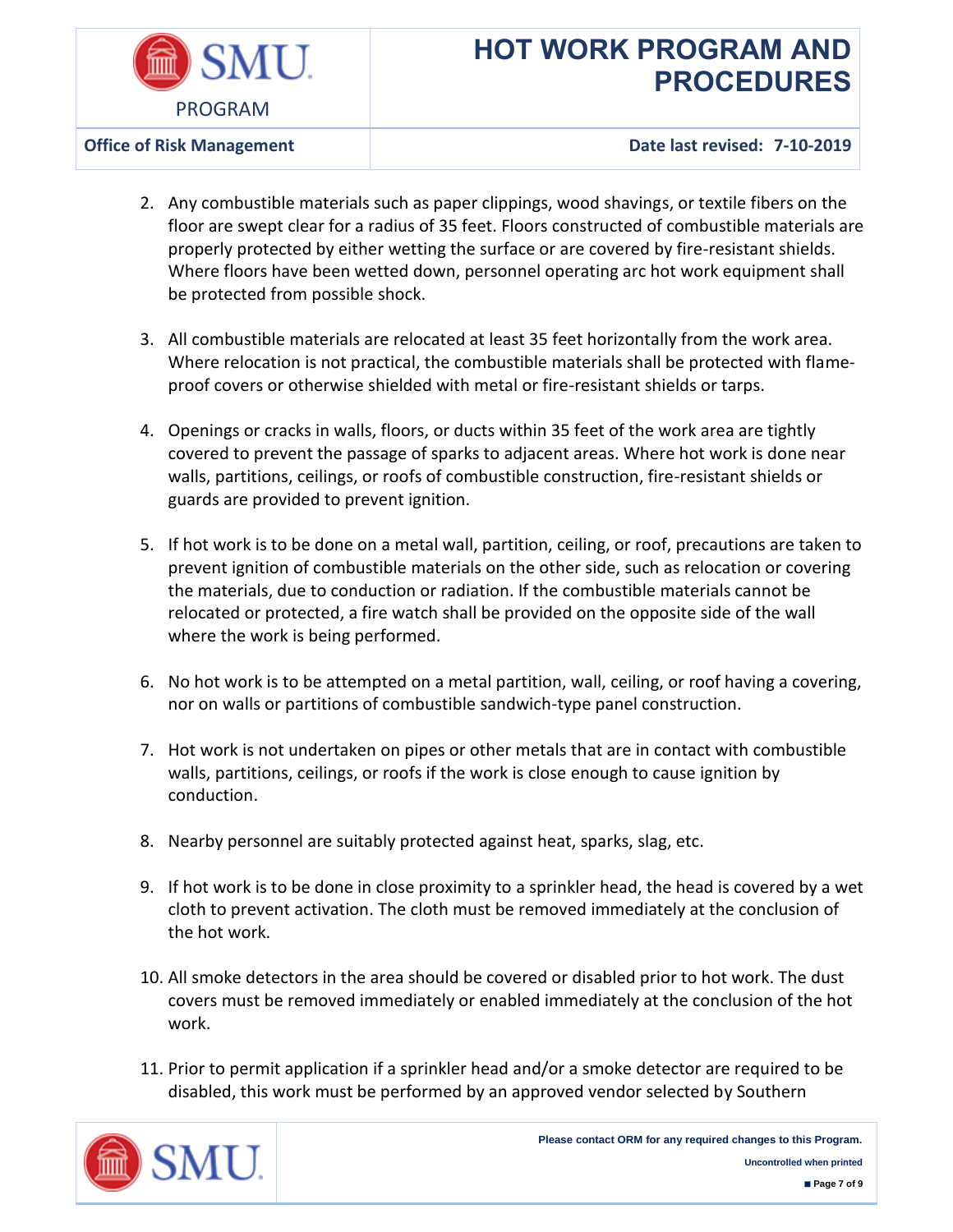

Methodist University. When the devices are returned to normal, it shall be verified by the Office of Risk Management and documented on the permit by the fire watch.

### **B. Fire Watch**

The contractor, Office of Facilities and Planning Management, or department; who request the HOT WORK PERMIT is responsible for designating fire watch. The fire watch shall:

- 1. Make fire extinguishing equipment readily available and be trained in its proper use and limitations.
- 2. Know how to activate the building's fire alarm system, if applicable, or who to notify in the event of a fire.
- 3. Watch for fires in all exposed areas, and try to extinguish them first, only when obviously within the capacity of the equipment available, or otherwise sound the alarm immediately.
- 4. Ensure that the work area is given an inspection one hour after completion of the job to detect and extinguish possible hot spots or smoldering fires. In addition, the site will be periodically monitored for an additional three hours after dismissal of the fire watch. The fire watch shall be released after the one hour initial inspection.
- 5. Correct or stop any conditions which may lead to a fire and report conditions to SMU ORM at the earliest opportunity.
- 6. Contact SMU PD at 214-768-1550 if you attempt to extinguish a fire, and only do so if you can appropriately and safely extinguish the fire, otherwise, activate the fire alarm system.
- 7. If the fire watch must leave the work site, all hot work must stop and the fire watch shall remain in effect for 60 minutes after the work stoppage.

### SPECIAL PRECAUTIONS

### **A. Work Stoppage**

When work is stopped for an extended period of time the equipment must be shut down and secured to prevent accidental sparking. If the work stoppage will exceed the original duration time of the HOT WORK PERMIT, the requester must notify SMU ORM to have the permit extended or to request issuance of a new permit.

**B. Confined Spaces**